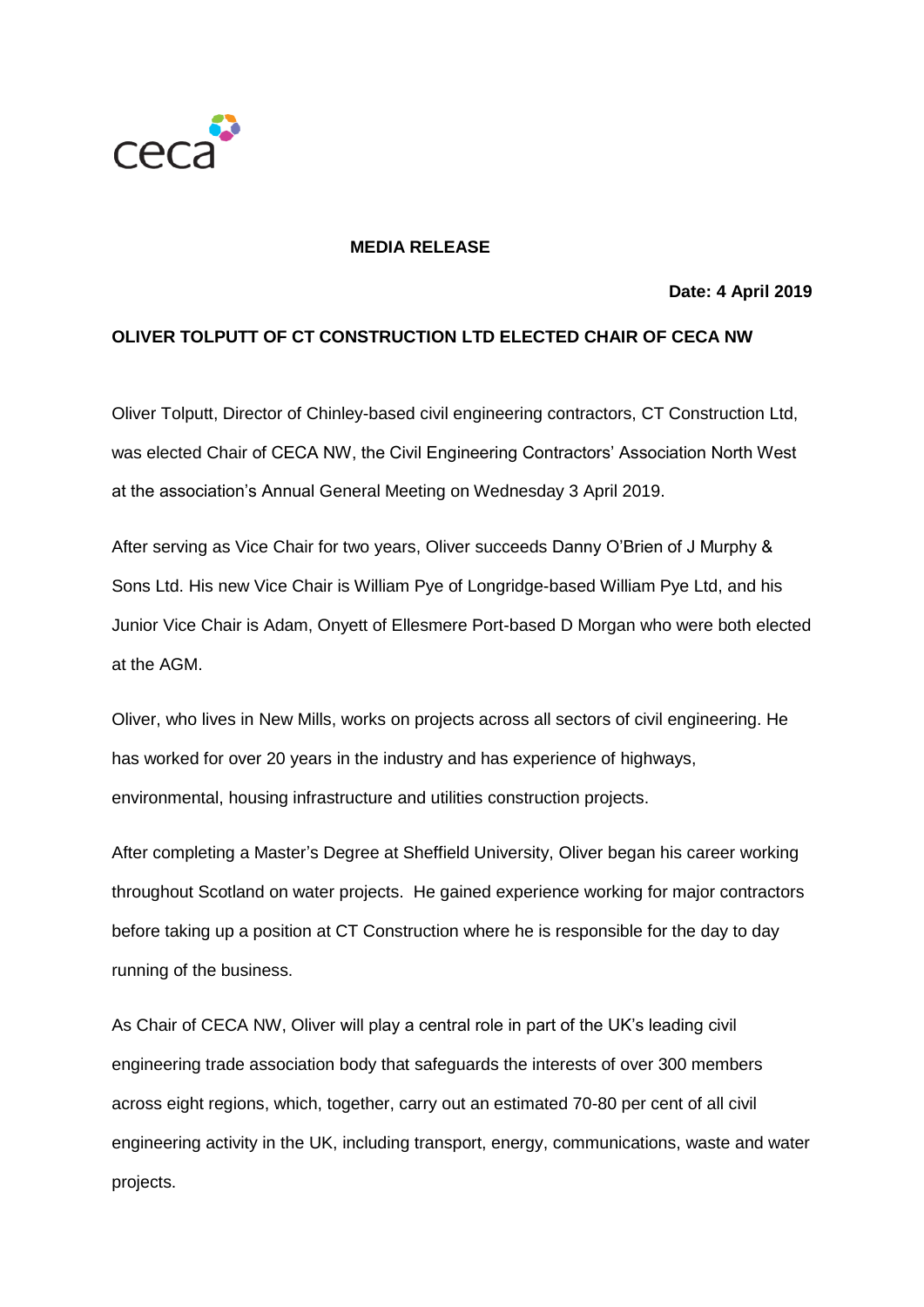His focus for the year ahead will be on the need to attract more young people into the industry, to combat growing skills shortages.

Speaking of his appointment, Oliver Tolputt said, 'CECA's role is all about addressing the needs of its members and ensuring civil engineering contractors are supported effectively. After all, unlike other types of construction activity, civil engineering is about building and maintaining the UK's infrastructure, to ensure that we have clean water, safe roads and railways, and mobile phone signals, among many other aspects vital to our wellbeing.

'It is an honour to be elected Chairman, and I look forward playing an integral role in the organisation's activities, particularly focusing on the future of civil engineering, and how we attract young people into the sector.'

Commented Guy Lawson, Director of CECA NW, 'Oliver has already made a massive contribution to the work of CECA and is very much a champion for the interests of smaller, regional contractors.

'His knowledge and experience of the civil engineering sector will continue to play a vital role in ensuring that the region's civil engineering businesses develop a strong voice in the North West and beyond. I look forward to working with him as we address the capacity issues that are so important to ensuring projects are delivered safely and effectively for the sector's many clients.'

## ENDS

Press contact: Guy Lawson, Director, CECA NW Tel: 07703 585027 Email: guy.lawson@cecanw.co.uk Web:<https://www.ceca.co.uk/north-west/>